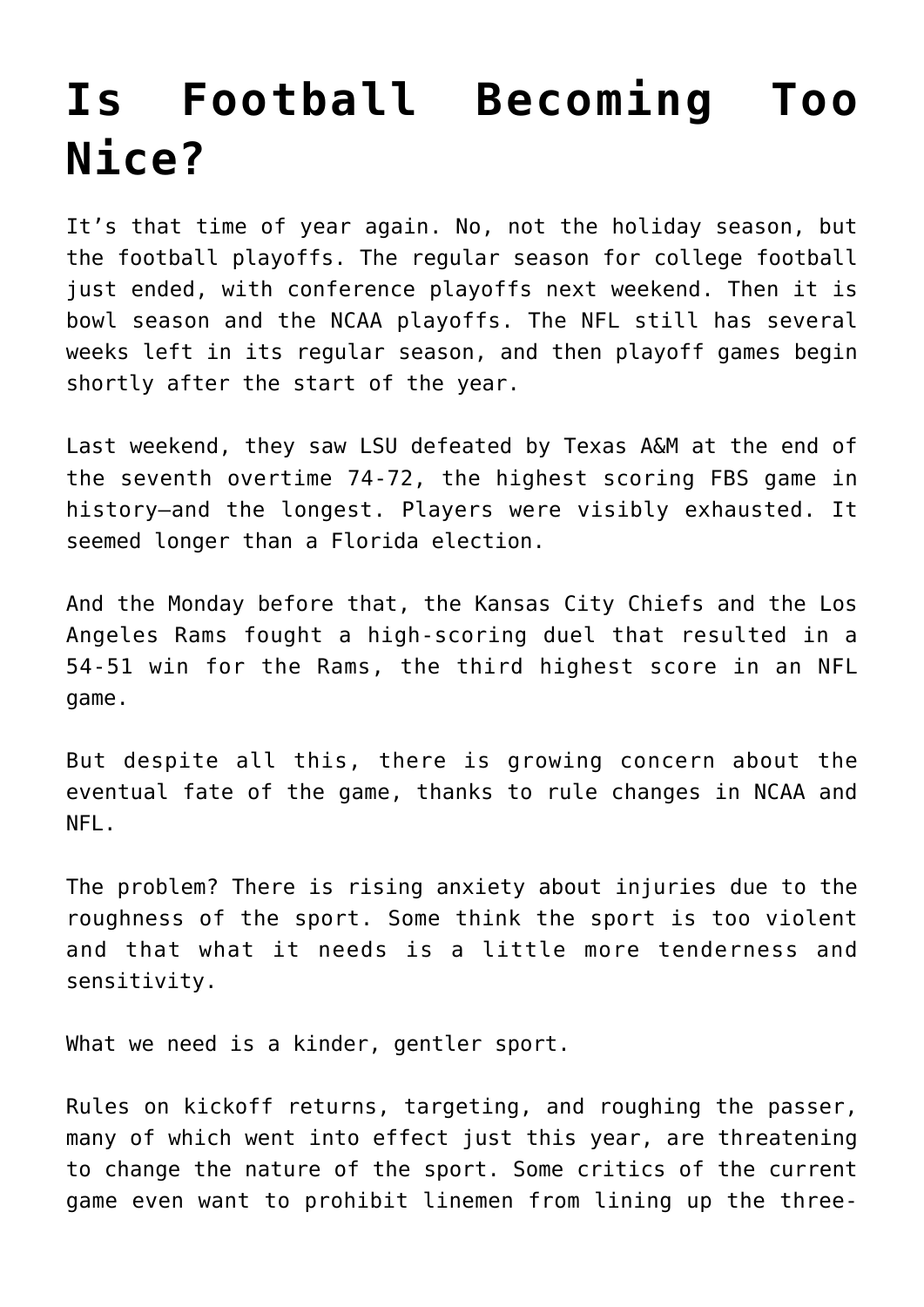point stance to reduce the impact on the line.

Some of the changes are leaving fans wondering what is becoming of the sport John Madden used to extol, talking of mud, blood, and sweat.

But football was never meant to be nice, as the language we have always used to describe it suggests. There was the "Doomsday Defense," the "Orange Crush Defense." It was the "Killer Bees" and the "Monsters of the Midway," and the "Fearsome Foursome."

As rule changes take effect, NFL fans have got to be wondering, as they watch defensive rushers penalized for being mean, what exactly is wrong with tackling a quarterback? Will opposing defenses eventually have to fill out paperwork, greet the quarterback nicely, and issue a friendly request that he lay down on the ground?

Some of us are starting to think they will live to see the day when the center hikes the ball, followed by a cordial meet and greet out on the field with nicely dressed waiters serving drinks and hors d'oeuvres.

Won't that be fun to watch.

Yes, football is dangerous, as are many sports. But football's reputation is worse than the reality.

In fact, football is far from the most dangerous sport. I have a son who is an amateur mixed martial arts fighter. My friends ask, "Aren't you worried about injuries?" They never ask this about my daughter, who rides horses.

But, in fact, horseback riding is the most dangerous sport. Far more dangerous than football. But so far, no one has suggested that 3-day event riding eliminate the jumps.